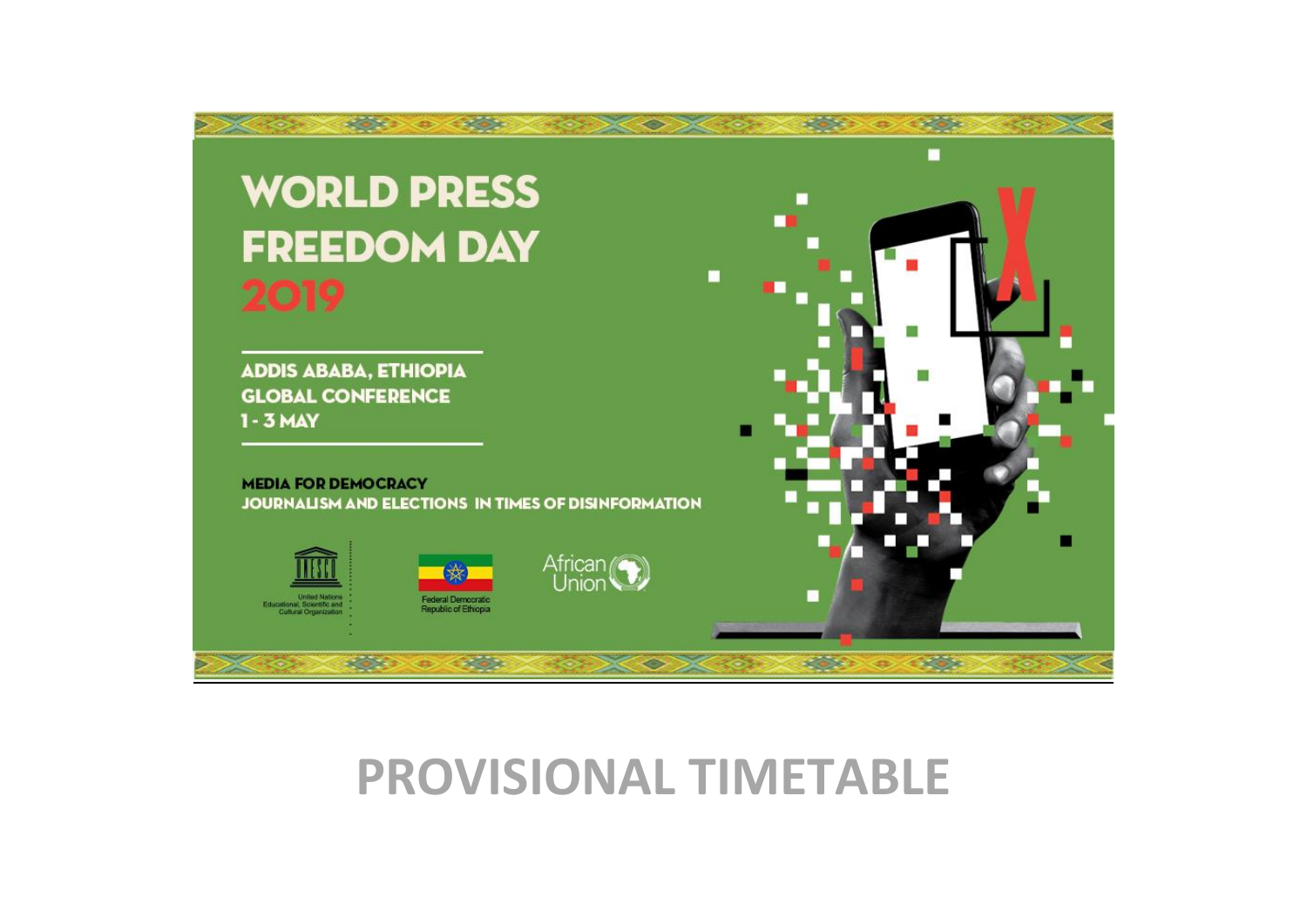Wednesday, 1 May 2019 – Partners' Fora (Venue: UN Conference Centre – UNECA Compound)

| $08:30 -$          | <b>Registration (for all participants)</b>                                                                                                                                            |                                                                                                                                                                       |                                                                                                                                                                                            |                                                                                                                                                                                                                         |                                                                                                                                                                                                                                                                                       |                                                                                       |
|--------------------|---------------------------------------------------------------------------------------------------------------------------------------------------------------------------------------|-----------------------------------------------------------------------------------------------------------------------------------------------------------------------|--------------------------------------------------------------------------------------------------------------------------------------------------------------------------------------------|-------------------------------------------------------------------------------------------------------------------------------------------------------------------------------------------------------------------------|---------------------------------------------------------------------------------------------------------------------------------------------------------------------------------------------------------------------------------------------------------------------------------------|---------------------------------------------------------------------------------------|
| 10:00              |                                                                                                                                                                                       |                                                                                                                                                                       |                                                                                                                                                                                            |                                                                                                                                                                                                                         |                                                                                                                                                                                                                                                                                       |                                                                                       |
| $10:00 -$<br>12:00 | Academic<br>Conference on the<br>Safety of Journalists<br><b>UNESCO/ Makerere</b><br>University/ OsloMet<br>University / Sheffield<br>University / The<br><b>University of Malaga</b> | <b>Parallel Session A</b><br>#journodefender-<br><b>Turning Trolling against</b><br>Journalists on its Head<br><b>FOJO Media Institute</b><br>Interactive team debate | <b>Parallel Session B</b><br>Telling the Story of<br><b>Elections and</b><br>Disinformation: A<br><b>Comparative Perspective</b><br><b>ARTICLE 19</b><br><b>Participatory storytelling</b> | <b>Parallel Session C</b><br><b>Protecting Democracy:</b><br>Defending the Media<br>whilst Harnessing the<br>Benefits of ICT -<br>A Commonwealth Perspective<br>on the Role of Human Rights<br>Commonwealth Secretariat | Joint Media Forum -<br>Challenges and<br>opportunities for the<br>Media in the Age of<br><b>Disinformation</b><br>AU / UNESCO / APRM /<br>African Media Initiative<br>(AMI) / Federation of<br>African Journalists (FAJ) /<br>OHCHR/<br>African Editors' Forum<br>(TAEF) / EILCO-IOHR | Workshop on<br><b>Artistic Freedom</b><br><b>UNESCO</b><br>Closed meeting (25<br>pax) |
| $12:00 -$<br>13:30 | <b>Lunch Break</b>                                                                                                                                                                    |                                                                                                                                                                       |                                                                                                                                                                                            |                                                                                                                                                                                                                         |                                                                                                                                                                                                                                                                                       |                                                                                       |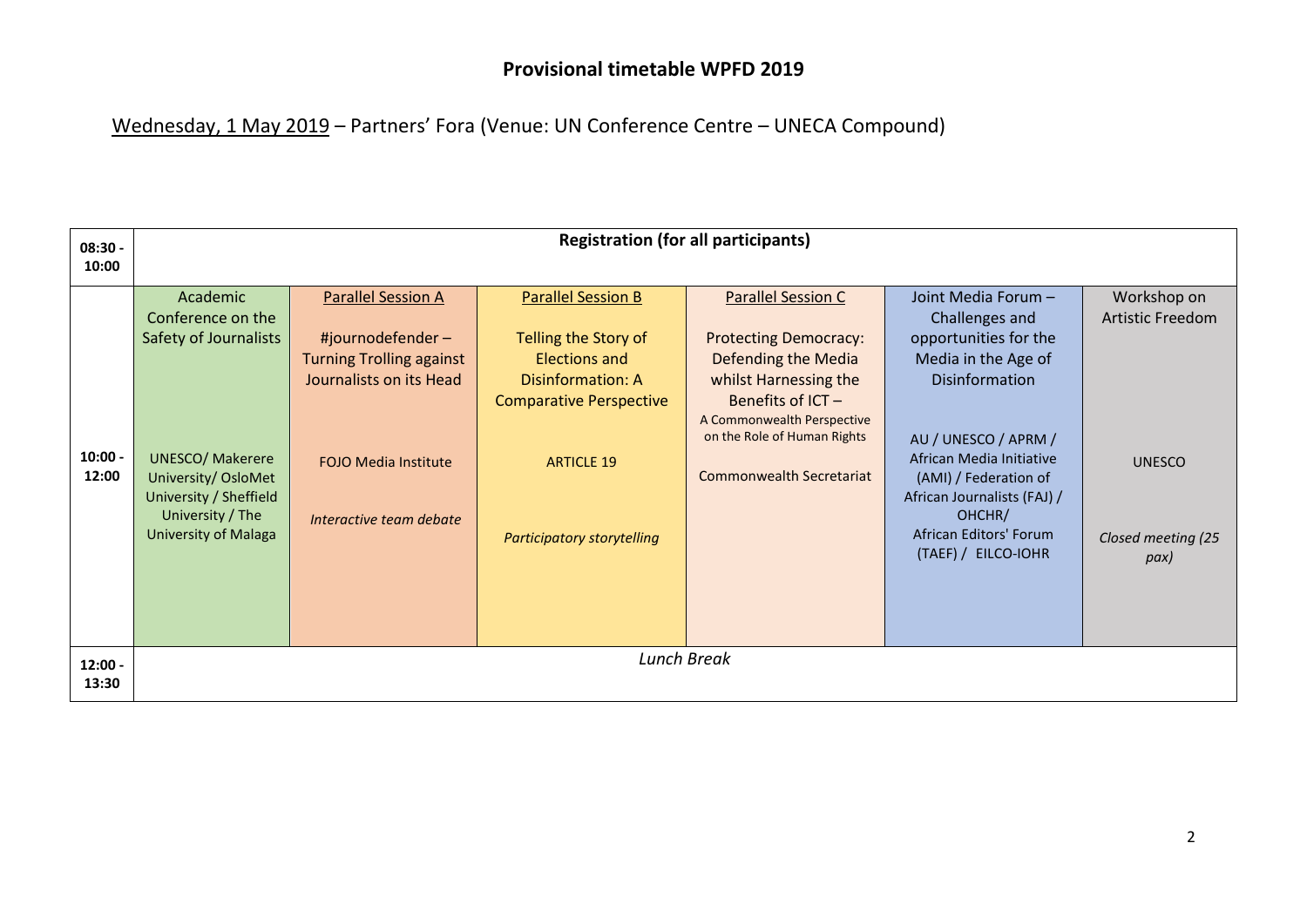|         | Academic                                        | Lab on Online                                  | <b>Parallel Session D</b>          | <b>Parallel Session E</b>      | Joint Media Forum -        | Workshop on             |
|---------|-------------------------------------------------|------------------------------------------------|------------------------------------|--------------------------------|----------------------------|-------------------------|
|         | Conference on the                               | <b>Harassment of Women</b>                     |                                    |                                | Challenges and             | <b>Artistic Freedom</b> |
|         | <b>Safety of Journalists</b>                    | Journalists                                    | <b>Media and Information</b>       | The Role of Media in           | opportunities for the      |                         |
|         |                                                 |                                                | Literacy/                          | <b>Promoting Good</b>          | Media in the Age of        |                         |
|         |                                                 |                                                | Peacebuilding through              | <b>Governance Trough the</b>   | Disinformation             |                         |
|         |                                                 |                                                | Education                          | <b>African Peer Review</b>     |                            |                         |
| 13:30 - |                                                 |                                                |                                    | Mechanism                      | AU / UNESCO / APRM / AMI / |                         |
| 15:00   | <b>UNESCO/ Makerere</b>                         | <b>UNESCO / World Wide</b>                     |                                    |                                | FAJ / OHCHR /              |                         |
|         | University/ OsloMet                             | <b>Web Foundation / Global</b>                 | <b>Embassy of Portugal to</b>      |                                | TAEF / EILCO-IOHR          | <b>UNESCO</b>           |
|         | University / Sheffield                          | Diplomacy Lab /                                | Ethiopia /                         | <b>AU African Peer Review</b>  |                            | Closed meeting -        |
|         | University / The<br><b>University of Malaga</b> | <b>International Alumni</b><br>Centre          | <b>UNESCO - IICBA</b>              | Mechanism                      |                            | $(25$ pax)              |
|         |                                                 |                                                |                                    |                                |                            |                         |
|         |                                                 |                                                |                                    |                                |                            |                         |
| 15:00   | <b>Refreshment Break</b>                        |                                                |                                    |                                |                            |                         |
|         |                                                 |                                                |                                    |                                |                            |                         |
| 15:30   |                                                 |                                                |                                    |                                |                            |                         |
|         | Academic                                        | Lab on Online                                  | <b>Parallel Session F</b>          | <b>Parallel Session G</b>      | Joint Media Forum -        | Workshop on             |
|         | Conference on the                               | <b>Harassment of Women</b>                     |                                    |                                | Challenges and             | <b>Artistic Freedom</b> |
|         | <b>Safety of Journalists</b>                    | Journalists                                    | <b>Best Practices for</b>          | <b>Media and Elections in</b>  | opportunities for the      |                         |
|         |                                                 |                                                | <b>Enhancing Media's</b>           | Africa                         | Media in the Age of        |                         |
| 15:30-  |                                                 |                                                | <b>Coverage in Elections</b>       |                                | <b>Disinformation</b>      |                         |
| 17:00 / | <b>UNESCO/ Makerere</b>                         |                                                |                                    |                                |                            |                         |
| 18:00   | University/ OsloMet                             |                                                |                                    |                                |                            |                         |
|         | University / Sheffield                          | <b>UNESCO / World Wide</b>                     |                                    |                                | AU / UNESCO / APRM / AMI / |                         |
|         | University / The<br><b>University of Malaga</b> | <b>Web Foundation Global</b>                   | <b>International Media Support</b> |                                | FAJ / OHCHR /              |                         |
|         |                                                 | Diplomacy Lab /<br><b>International Alumni</b> | (IMS)                              | <b>IREX - SAFE EA / KICTKA</b> | TAEF / EILCO-IOHR          | <b>UNESCO</b>           |
|         |                                                 | Centre                                         |                                    | <b>Net</b>                     |                            | Closed meeting -        |
|         |                                                 |                                                |                                    |                                |                            | ( 25 pax)               |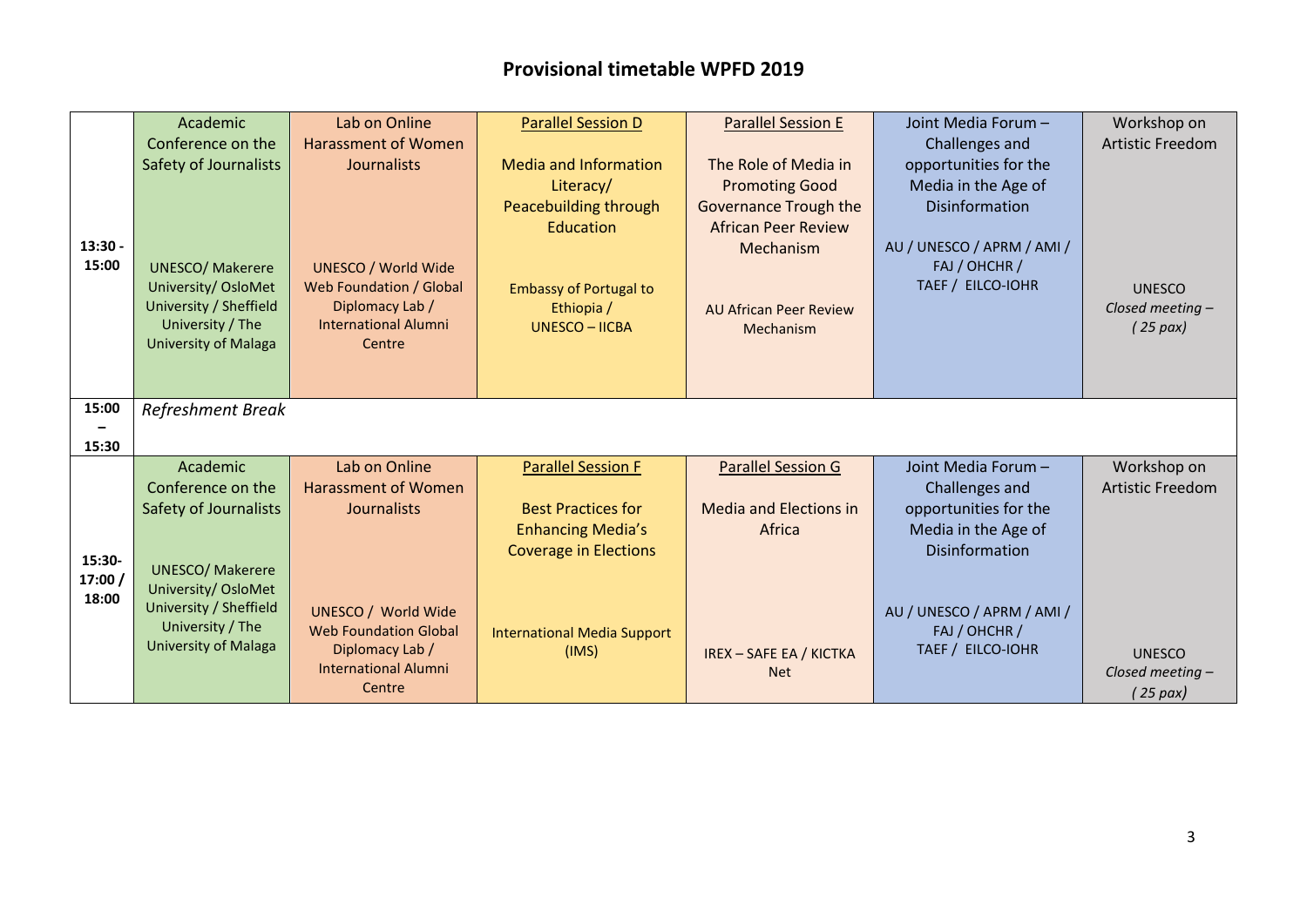# Thursday - 2 May 2019 (Venue: African Union HQ)

| $08:30 -$<br>09:30 | <b>Registration (for all participants)</b>                          |                                                                       |                                                                                                        |  |  |
|--------------------|---------------------------------------------------------------------|-----------------------------------------------------------------------|--------------------------------------------------------------------------------------------------------|--|--|
| $09:30 -$<br>10:15 | <b>Opening ceremony</b>                                             |                                                                       |                                                                                                        |  |  |
| $10:15 -$<br>12:00 | Plenary 1: Strengthening Media's Role in the Face of New Challenges |                                                                       |                                                                                                        |  |  |
| $12:00 -$<br>13:30 | <b>Lunch Break</b>                                                  |                                                                       |                                                                                                        |  |  |
|                    | Parallel Session 1                                                  | <b>Parallel Session 2</b>                                             | <b>Parallel Session 3</b>                                                                              |  |  |
| $13:30 -$<br>15:00 | Journalism and Artificial Intelligence                              | AU Protocol/Declaration/Working Group on<br>the Safety of Journalists | Journalism under the Firing Line: Facing<br>the Challenges of Covering Elections in<br>the Digital Age |  |  |
|                    | International Media Support (IMS)<br>/ UNESCO                       | AUC, UNESCO and Safety of Journalists<br>stakeholders in Africa       | International Federation of Journalists (IFJ) /<br>Federation of African journalists (FAJ)             |  |  |
| $15:00 -$<br>15:30 | Refreshment Break                                                   |                                                                       |                                                                                                        |  |  |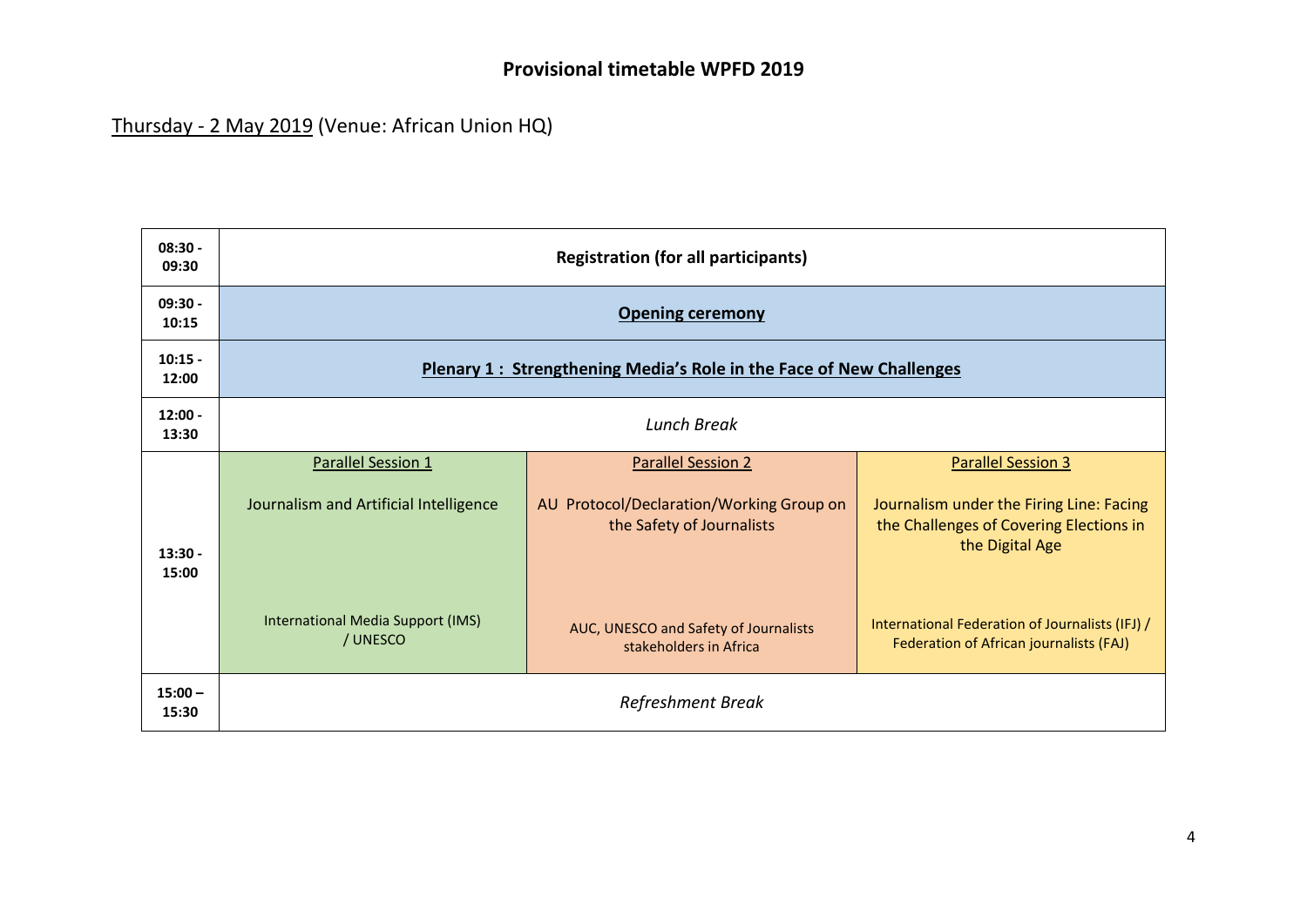|                    | <b>Parallel Session 4</b>                                                                                                      | <b>Parallel Session 5</b>                                                                                                                                                                                                                                                                      | <b>Parallel Session 6</b>                         |  |
|--------------------|--------------------------------------------------------------------------------------------------------------------------------|------------------------------------------------------------------------------------------------------------------------------------------------------------------------------------------------------------------------------------------------------------------------------------------------|---------------------------------------------------|--|
|                    | Media, Public Trust, and the Crisis of<br>Democracy                                                                            | Electoral Practitioners' Responses in<br>Protecting the Integrity of Elections                                                                                                                                                                                                                 | True Story? A Verification Quiz Show"             |  |
| $15:30 -$<br>17:00 | PROJECT SYNDICATE / Center for<br>International Media Assistance (CIMA) /<br>European Journalism Centre (EJC)<br>Panel session | UNESCO / UNDP/ International Institute for<br>Democracy and Electoral Assistance / AUC /<br>African Union of Broadcasters / Organisation<br>Internationale de la Francophonie<br>Round table between electoral management<br>boards, audiovisual regulators and audiovisual<br>representatives | Deutsche Welle Akademie (DWA)<br><b>Quiz show</b> |  |
| $17:00 -$<br>19:00 | Transfer to Hotels & to Venue of Prize Ceremony<br>(upon invitation only)                                                      |                                                                                                                                                                                                                                                                                                |                                                   |  |
| $19:00 -$<br>22:00 | UNESCO/Guillermo Cano World Press Freedom Prize Ceremony and Gala Dinner                                                       |                                                                                                                                                                                                                                                                                                |                                                   |  |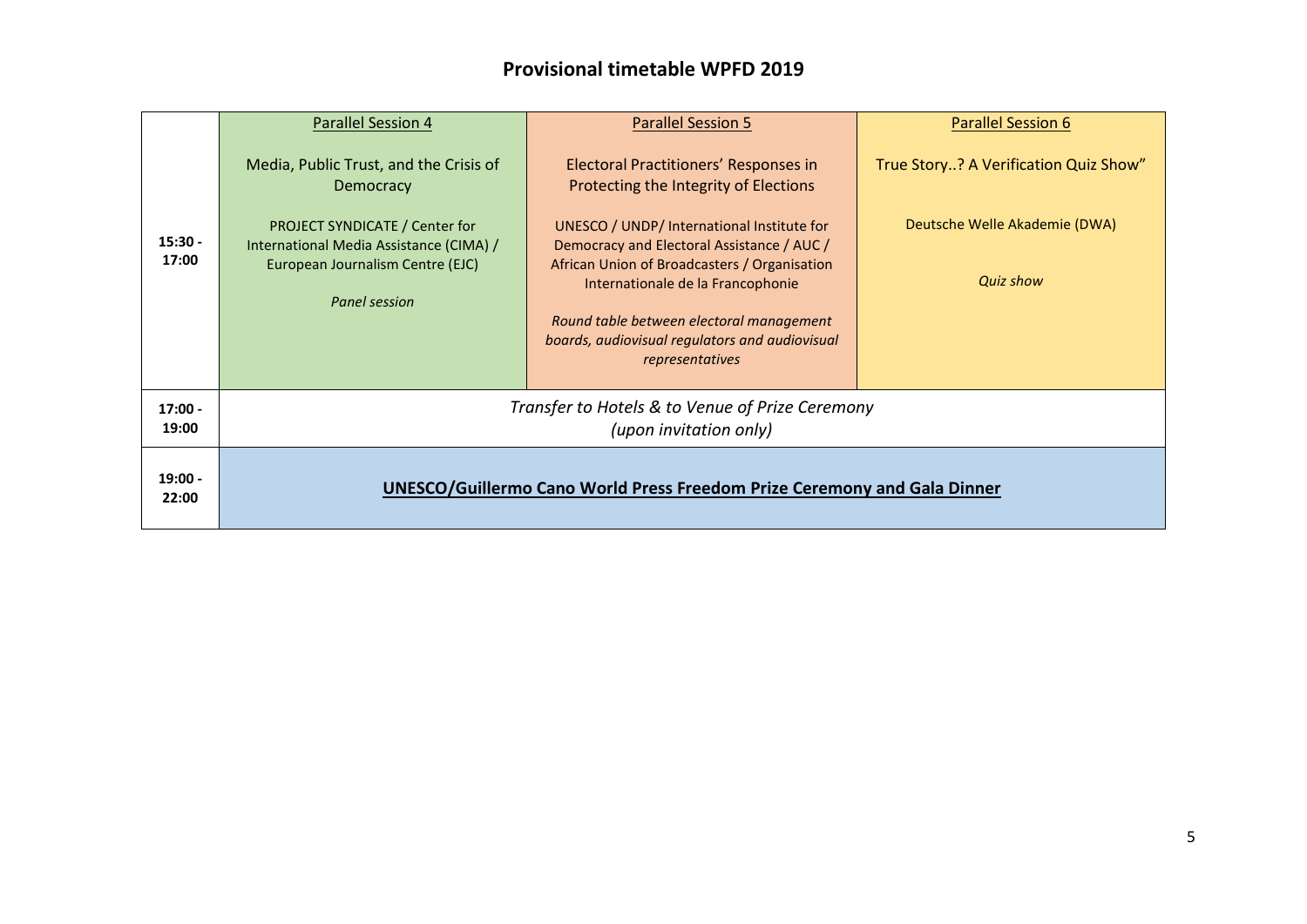# Friday - 3 May 2019 (Venue: African Union HQ)

| $08:30 -$          | <b>Registration (for all participants)</b><br>09:30                                                                                         |                                                                                                                   |                                                                                                                             |  |  |
|--------------------|---------------------------------------------------------------------------------------------------------------------------------------------|-------------------------------------------------------------------------------------------------------------------|-----------------------------------------------------------------------------------------------------------------------------|--|--|
|                    |                                                                                                                                             |                                                                                                                   |                                                                                                                             |  |  |
|                    | <b>Parallel Session 7</b>                                                                                                                   | <b>Parallel Session 8</b>                                                                                         | <b>Parallel Session 9</b>                                                                                                   |  |  |
| $9:30 -$<br>11:00  | Social Media Councils: A New Regulatory<br>Model for Content Moderation in Global<br>Perspective                                            | Doing What It Takes: Making the Guidelines<br>on Access to Information and Elections in<br><b>Africa Work</b>     | <b>Towards Constructive Dialogue and</b><br><b>Shared Narratives: Exploring Media's Role</b><br>in Conflict-Prone Societies |  |  |
|                    | Stanford University / ARTICLE 19                                                                                                            | fesmedia Africa - Friedrich-Ebert-Stiftung                                                                        | South East Asia Press Alliance (SEAPA)                                                                                      |  |  |
|                    | Workshop                                                                                                                                    | Interactive fireside discussion or fishbowl<br>discussion                                                         | <b>Panel discussion</b>                                                                                                     |  |  |
| $11:00 -$<br>12:30 | <b>Plenary Session 2: Media, Democracy and Elections</b>                                                                                    |                                                                                                                   |                                                                                                                             |  |  |
| $12:30 -$<br>14:00 | <b>Lunch Break</b>                                                                                                                          |                                                                                                                   |                                                                                                                             |  |  |
|                    | <b>Parallel Session 10</b>                                                                                                                  | <b>Parallel Session 11</b>                                                                                        | Parallel session 12                                                                                                         |  |  |
| $14:00 -$<br>15:30 | <b>Understanding Electoral Information Flows:</b><br>Mapping the Impact of Digital Technology<br>from Network Disruptions to Disinformation | <b>Cartooning for Peace and Democracy:</b><br>artistic freedom and freedom of expression<br>at the tip of the pen | <b>Enabling Freedom of Information: What</b><br>can the SDG agenda mean for you?                                            |  |  |
|                    | <b>Global Network Initiative (GNI)</b>                                                                                                      | Cartooning for Peace /<br><b>UNESCO</b>                                                                           | Free Press Unlimited (FPU)                                                                                                  |  |  |
|                    |                                                                                                                                             | Panel session + live drawing                                                                                      | Panel discussion with storytelling                                                                                          |  |  |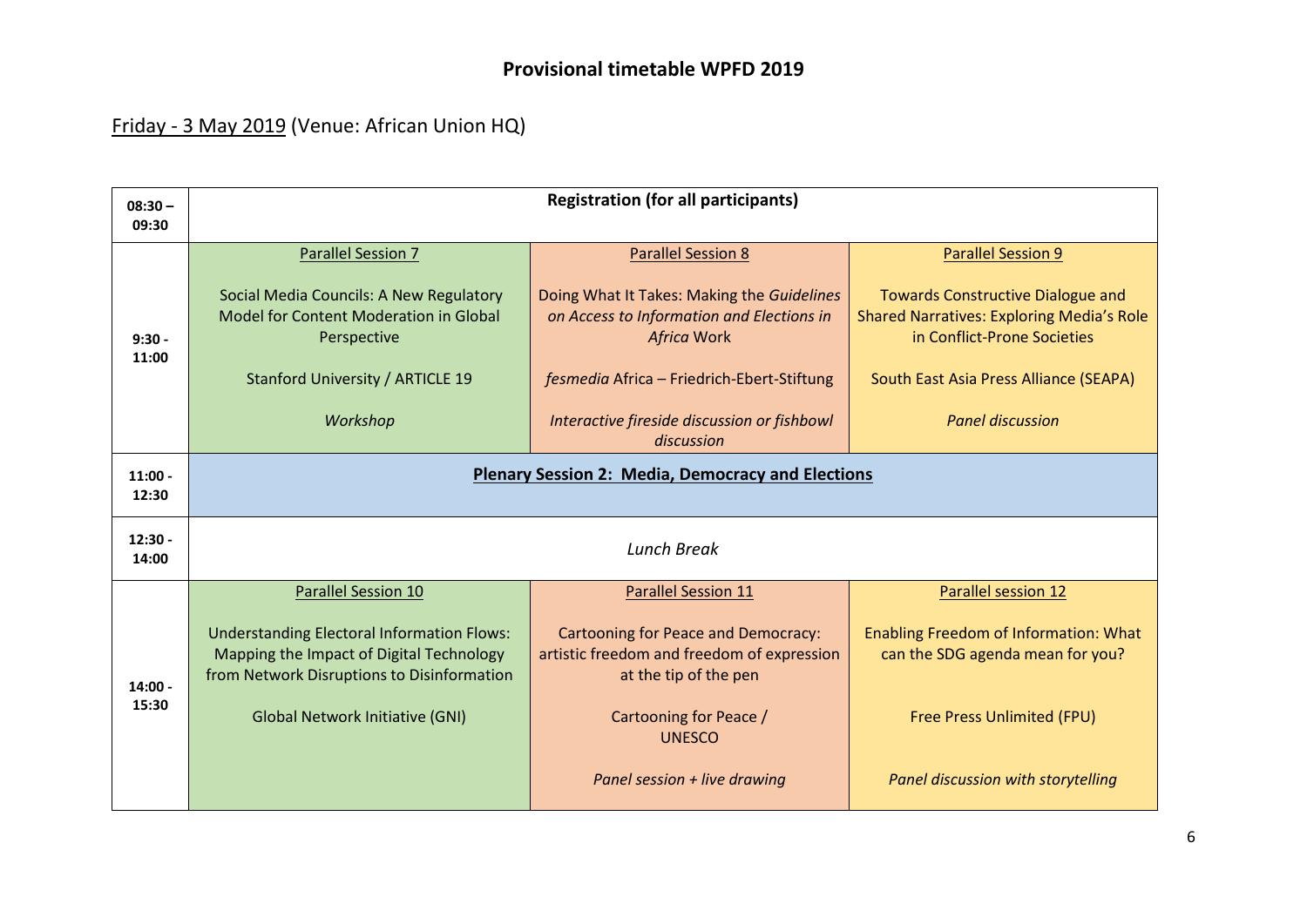| $15:30 -$<br>16:00 | Refreshment Break                                               |                                                                                |                                                                                                                 |  |  |
|--------------------|-----------------------------------------------------------------|--------------------------------------------------------------------------------|-----------------------------------------------------------------------------------------------------------------|--|--|
|                    | <b>Parallel Session 13</b>                                      | <b>Parallel Session 14</b>                                                     | <b>Parallel Session 15</b>                                                                                      |  |  |
|                    | Press Freedom in Ethiopia - Before and After<br>the Transition  | <b>Enlarging Choices: Artistic Freedom and</b><br><b>Diversity of Contents</b> | Keeping It On at Election Times:<br>Navigating the Dilemma, Mapping Good<br><b>Practices</b>                    |  |  |
| $16:00 -$<br>17:30 | Ethiopian Human Rights Council                                  | <b>UNESCO</b>                                                                  | <b>Collaboration on International ICT Policy</b><br>in East and Southern Africa (CIPESA) /<br><b>Access Now</b> |  |  |
|                    |                                                                 | Short film screening + panel discussion                                        | <b>Panel discussion</b>                                                                                         |  |  |
| $17:45-$<br>18:30  | <b>Closing Session: Adoption of the Addis Ababa Declaration</b> |                                                                                |                                                                                                                 |  |  |

Additional closed sessions:

- Consultation on a potential 'Global Fund for Public Interest Media'. Organizer: BBC Media Action. (1,5 hours. Closed session, by invitation only. 20- 30 pax). 2 May. Contact person: James Deane.
- Interruptrr Africa network meeting. Organizer: European Journalism Centre. Half-day on 1 May and half-Day on 2 or 3 May. Contact person: Josh Laporte.
- 'Project Syndicate, Media, and Impact'. One-day workshop. 1 May, 9:00 17:00. 5-10 pax.